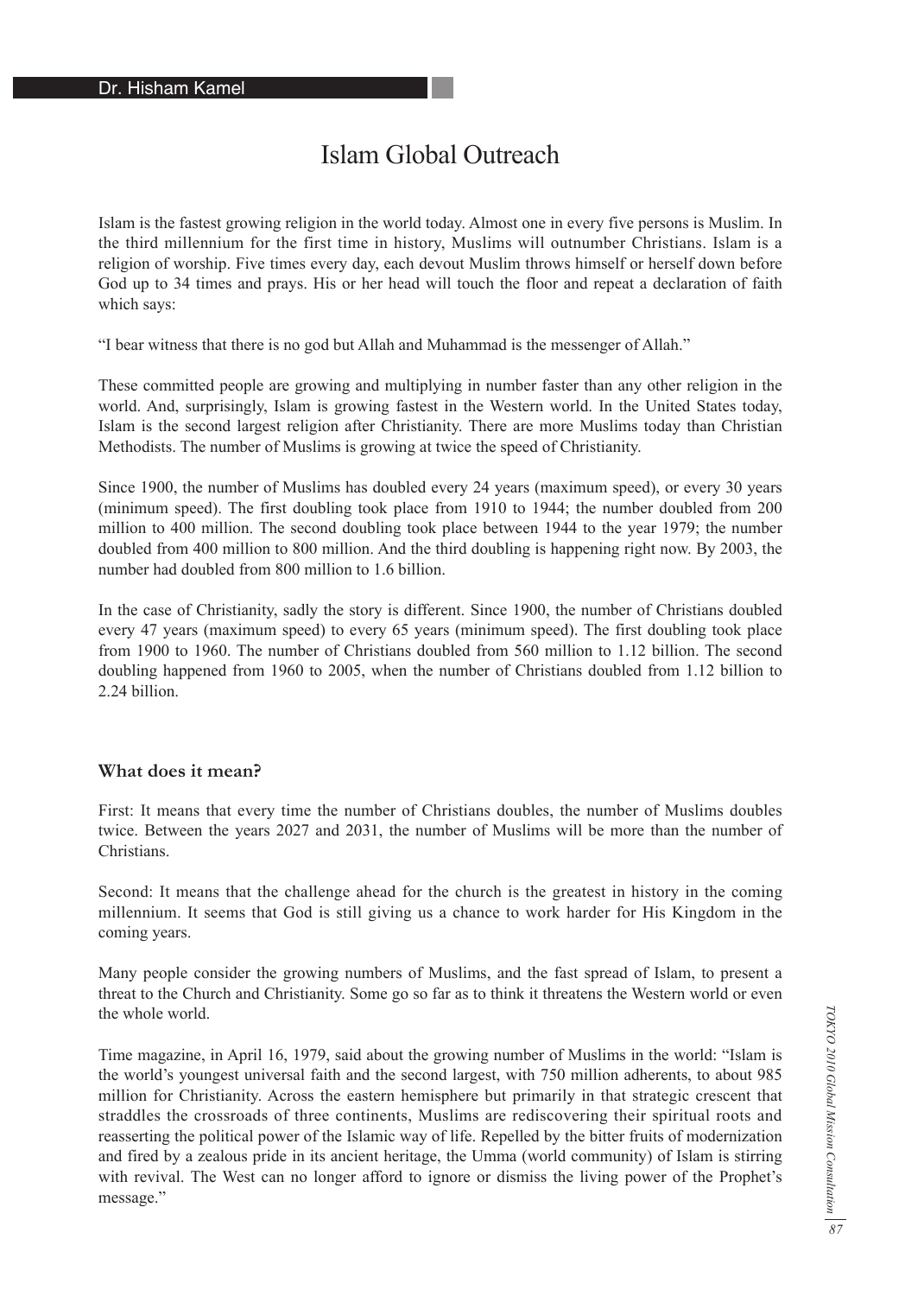Alarmed, some went too far and wrote alarmist books and magazines warning the world to beware of Islam and the Muslims. Some tried to cast all Muslims as terrorists and fanatics who have come to kill and destroy the non-believing world.

Many people fall for that, because we want to believe what the media and other people say. However, Islam does not represent a threat to the Church. It represents a CHALLENGE to the Church of Jesus Christ and for every believer who takes the Great Commission seriously.

When you think that more than a fifth of the world today are Muslim, and look at them with the eyes of Jesus Christ, we feel love and compassion toward them. More than a fifth of the world deserves a chance to hear the Good News of Jesus Christ.

We can not convert anybody to Christ, because conversion is the work of the Holy Spirit. Yet, our obligation is to share the Good News with every one and pray that the Holy Spirit will open their hearts.

# **Why Share The Gospel With Muslims?**

The answer is JESUS, Jesus loves the whole world including the Muslim world. When the Bible tells about the love of the Father in John 3:16 the Bible says: "For God so loved the world that He gave His One and only Son that whoever believes in Him shall not perish but will have eternal life."

God loved the WORLD, the first world, the second world and the third world. And we are obligated as His children to share His love with everyone in the world. And when Jesus died on the cross, He died to save the whole world. The Salvation of Christ became available to everyone in the whole wide world who can believe in Salvation by the grace of God. Jesus came to the world to save the lost, and as He loves you and me, He loves all our Muslim brothers and sisters. He died for them as He died for us. Not only that, but He commanded us in the Great Commission to go to the whole world and proclaim the Good News.

We, as Christian believers, enjoy free Salvation by the blood of Jesus. We have to share what we have tasted with others. As we experience the forgiveness of God through the work of Christ on the Cross, we have to tell others who are searching for the right path.

Looking at the world through Jesus' eyes, it will look different. Start looking to the Muslim world in a different way. Look at them with the love of Jesus. Think what is going to be their eternal fate if they do not accept Christ, for how can they listen without someone like you or me sharing with them?

#### **Surprise!!**

Most people think that all Arabs are Muslims and all Muslims are Arabs. This is not true. Six out of every seven Muslims are NOT Arabs. And not all Arabs are Muslims, because a large number of Christians live in the Arab world, especially in Egypt, Sudan, Lebanon, Jordan and Syria.

More than half of all Muslims live in Asia. Countries like Indonesia, Bangladesh, Pakistan, Iran and the former Soviet Union have more Muslims than the Arab world. Most of these people are found in what we call the 10/40 window. They are the most needy people in the world for hearing the message of Salvation and Forgiveness through Jesus Christ.

# **Why Is Islam Growing?**

As I have demonstrated, the number of Muslims is increasing more rapidly than the number of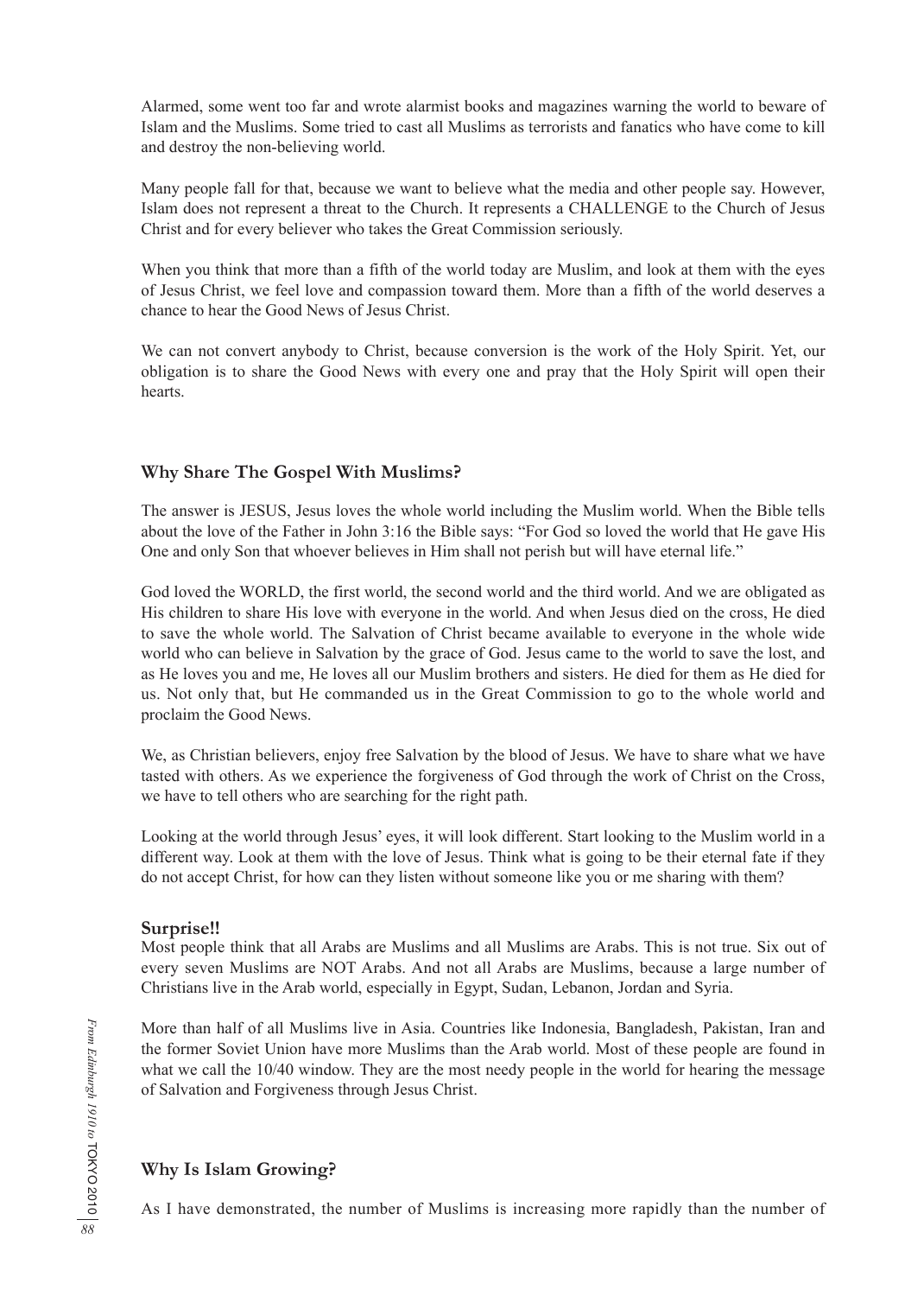Christians. In some cases and some countries, the number of Christians is in decline and the number of Muslims is rising. The question comes to mind, WHY?

I want to share with you two reasons for this growth. Islam is growing faster than Christianity not only in the Arab world, or in Asia, but also in places like Europe, America, Latin America and Australia for two simple reasons:

The first reason is BIOLOGICAL. As we know, Islam allows polygamy. A man in Islam has the right to marry up to four women at the same time!! The Qur'an, the Muslim Holy Book, says: ".Marry women of your choice, two, or three or four" (Surah 4: 3)

I always wonder why it did not start with one wife. The verse says "Two, or three or four." The permission of the Qur'an encourages the number of Muslims to increase rapidly.

We also need to understand that according to this verse, a man can marry four women and divorce them, and marry another four, or divorce two and marry another two, but he cannot keep more than four at one time. This of course increases the number of children of every Muslim man, as well as the size of the Muslim family. Simply put, more wives generate more children.

The second reason is EVANGELISM. Islam is not growing only because of the biological rate, but also because many people are accepting and converting to Islam. According to the Los Angeles Times, in Southern California alone, there are one million Muslims and 55% are African American!

More people in the United States are converting to Islam or choosing Islam today than ever before. When we think of that large number of noted African Americans who have converted to Islam, we need to ask why?

#### **I find four reasons.**

- Some think that Jesus was a white prophet to the whites and that Muhammad was a black prophet to the blacks. This is not true!! Jesus was not white! Jesus only looks white in the movies, but in the real life, Jesus was from the Middle East. He had dark skin, not white and not black. In the same way, Muhammad was not black. He also was from the Middle East, and he had a dark skin but not black. But, many people still believe in the myths.
- Some would say that Christianity is the religion of the white people, and we need not forget that the white people took the Africans as slaves. This is partly true, but we have to understand that according to history, the Arabs were the first people to take Africans as slaves. I am not defending the white people for what they did, but I am saying that this has nothing to do with Christianity. But many African Americans believe it.
- American churches failed to open the door and present the love of Christ to the African Americans, which made them not only leave the church, but leave Christianity. A long time ago many churches were white only congregations with no blacks allowed inside the church. Even today, if you visit most of the big churches in America, look around. They are mostly white. This made many African Americans (and now some other ethnic groups as well) feel left out, so they left Christianity.
- Liberal teachings in the church today compel more people to leave the church and join Islam. As of now many churches are not preaching Christ and salvation. They preach social teachings and liberal theology. The Bible does not have authority in these churches, and they ignore the Word of God. This has offended many African Americans.

These four reasons drove many African Americans from the Church and Christianity into Islam. Of course not only African Americans but also people of all kinds have left the church and Christianity for Islam. Moreover, many Muslim countries spend great money to spread Islam, while many churches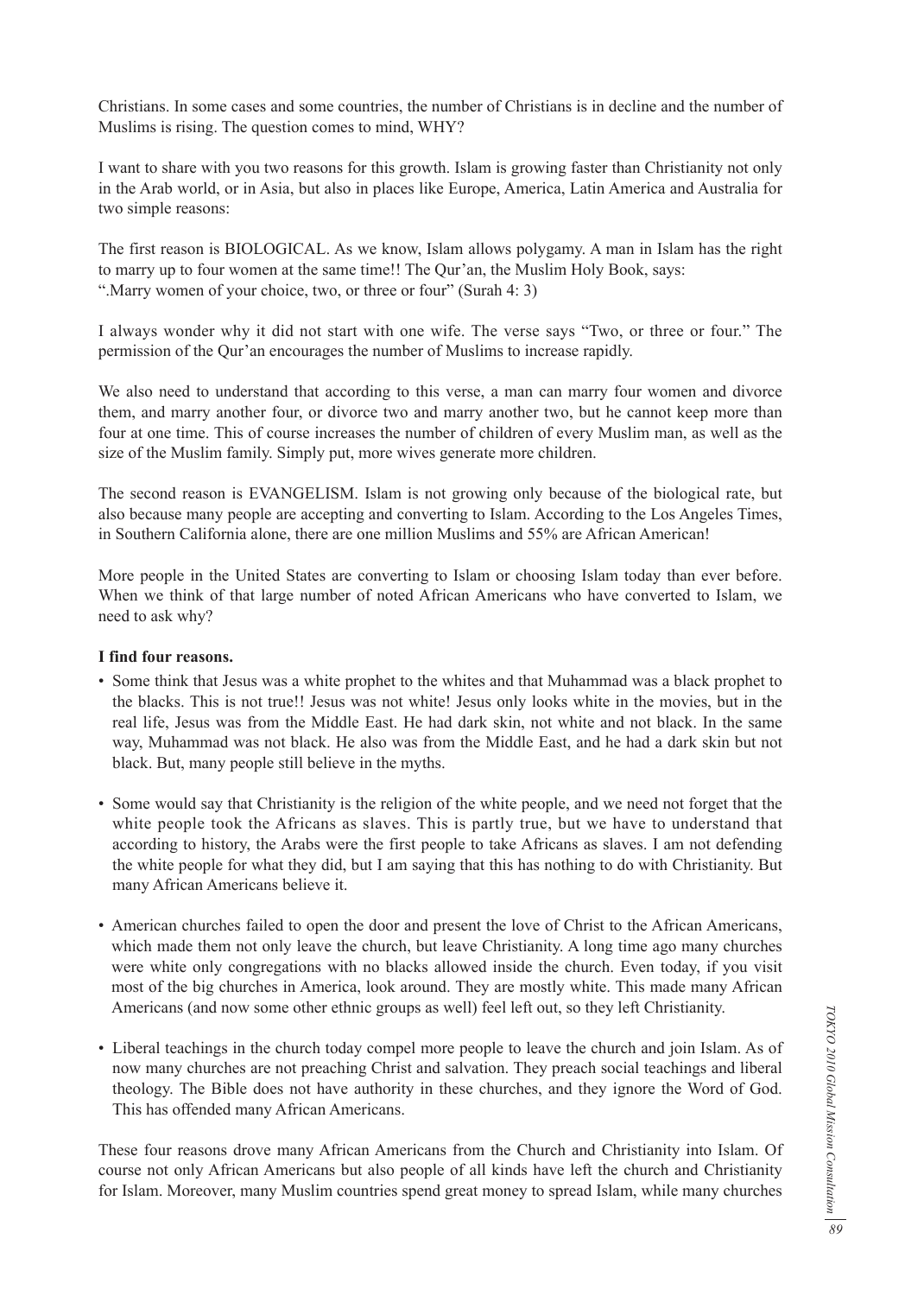have stopped supporting mission work.

As a result of the four reasons just mentioned (and some others) we have now in the United States "The Nation of Islam,"or the Black Muslim cult.

# **Aren't Muslims Fanatical?**

This is one of the questions many people frequently ask, and to be honest, I cannot understand why people keep asking this question. We need to overcome the stereotype. Everyone has heard about the Arabs and Muslims. The media, in the West often portrays the Arabs and Muslims as full of aggression and hatred. Because of that, many Christians think that all Muslims are fanatical and totally resistant to the Gospel, and therefore it isn't worth trying to evangelize them.

But, let me answer that by saying it's nonsense! There are over one billion Muslims on earth today. This figure alone suggests a huge opportunity even if only a small percentage are found to be receptive. It's harvest time in the Muslim world!

The fact is that even though most of them live in societies in which sharing the Gospel of Jesus Christ is a crime, more Muslims are coming to know Jesus Christ than at any previous time in history.

Islam is a religion that was founded by the warrior "prophet" Muhammad in the seventh century A.D. (the term translated "prophet" associated with Muhammad is better rendered "messenger" or proclaimer). The word Islam means "submission to Allah" (God).

Islam is a religious system that totally ignores the saving grace of Jesus Christ. Having been twisted out of Judaism and Christianity and having all the appropriate characteristics, Islam is unquestionably a huge and curious cult.

The Holy Book of Islam is the Qur'an. Many people assume that it is a sort of Arab version of the Bible, but it is far different from the Bible. Unlike the Bible, it has very little historical background within it. The Qur'an is also not prophetic and contains little of the apocalyptic writings associated with Christianity.

# **Five Important Facts**

# **1. The Muslim Is A Human Being.**

The Muslim is a human being that has spiritual, social and informational needs. Muslims are very devoted people who like to worship God. As with any human being, they have a gap in their hearts that can only be filled by Christ. Our task is to meet their spiritual need. The Holy Spirit is the only one who can fill this gap.

The Muslim needs to be loved and to love. No other religion can provide the love of Christ. That means that the communicator and every Christian should love his Muslim brother. Dr. McGavran opens our eyes to an important point. He says:

"The great obstacles to conversion are social, not theological. A great turning of Muslims and Hindus can be expected as soon as ways are found for them to become Christian without renouncing their brethren, which seems to them a betrayal."

(1970:215-216).

# **2. The Muslim is Born In The Image of God.**

The Muslim is born in God's image. He or she belongs to the same great grandfather, "Adam." God